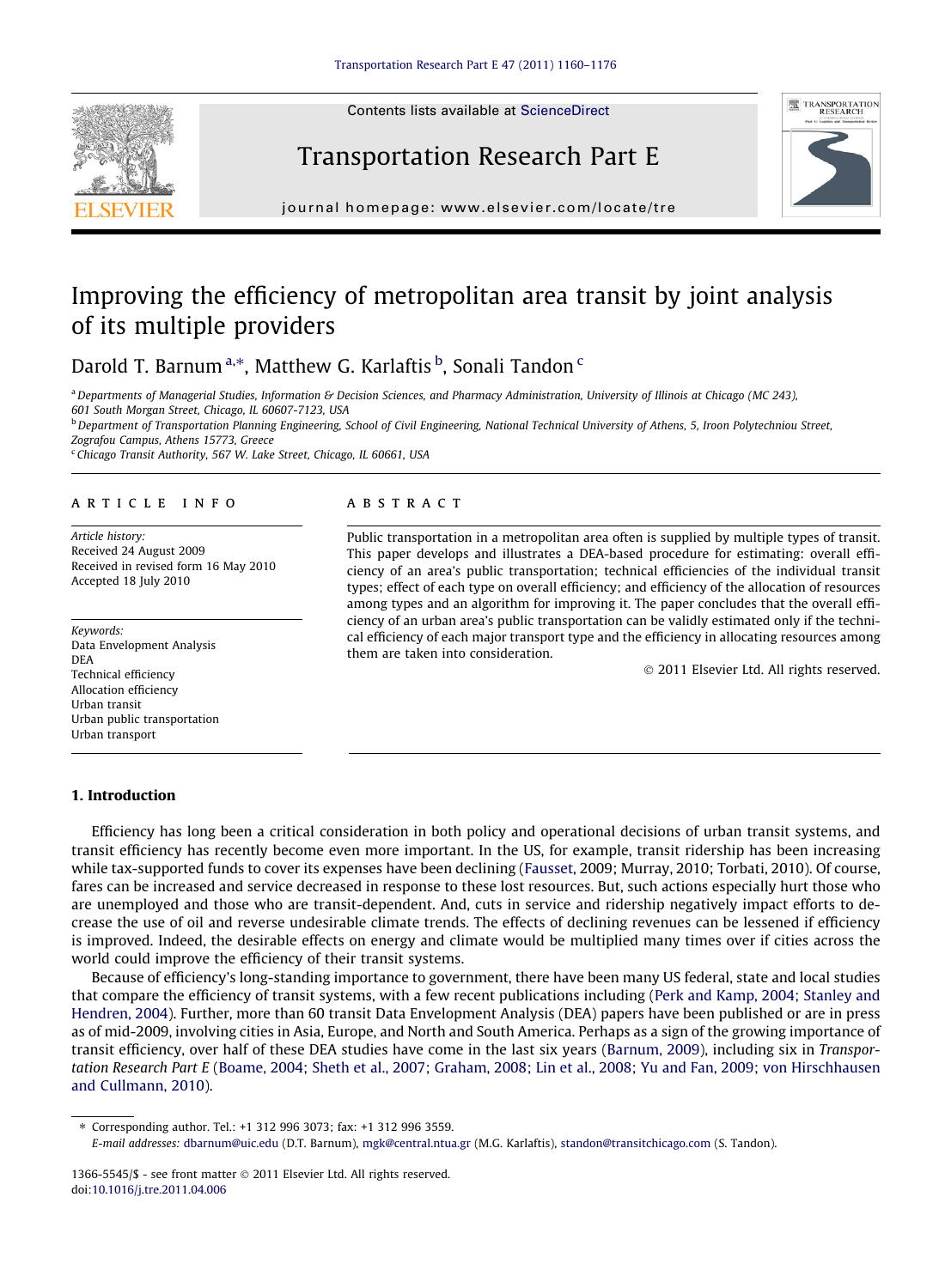#### 2. Joint analysis of multiple transportation modes

Multiple types of public transportation, overseen by metropolitan transit agencies, serve most urban areas. Therefore, to best improve the efficiency of an urban area's transit service, it is necessary to individually and jointly analyze the various methods by which that service is supplied. That is, it is necessary to analyze the individual efficiencies of the main methods of delivering public transportation in urban areas, and synthesize the individual results to show their effects on the efficiency of an urban area's public transportation as an integrated whole. Specifically, in order to provide government policy makers and transit managements with sufficient information, it is necessary to:

- Estimate technical efficiency of each type of transit service provided by a transit agency.
- Estimate efficiency of the agency as a whole in supplying service to its urban area.
- Estimate effect of changes in each of service type's efficiency on its parent agency's efficiency.
- Estimate efficiency of the parent agency's allocation of resources among service types.
- Estimate reallocation of resources among the service types that minimizes the parent agency's total costs while maintaining its total output.

Without all of this information, decision makers cannot comprehensively evaluate and improve the transit service in a metropolitan area.

#### 3. Review of the literature

Unfortunately, 56 of the 63 transit DEA articles published through mid-2009 deal only with one mode, almost always motorbuses ([Barnum, 2009](#page--1-0)). The remaining publications are discussed next.

The earliest transit DEA articles to consider multiple modes were published in 1997 and 1998, involving fixed-route, fixed-schedule motorbuses and demand-responsive (paratransit) operations [\(Viton, 1997; Viton, 1998\)](#page--1-0). Outputs and most inputs were entered as separate variables for each of the modes. So, for example, an agency's four outputs were bus vehicle-miles, paratransit vehicle-miles, bus passenger-trips, and paratransit passenger-trips. For the most part, the inputs were also separated by mode. One DEA score was reported for each agency, and the two modes were not analyzed separately.

The next set of transit DEA articles that considered multiple modes were published in 2006 and 2008, and involved organizations that operated both highway and urban bus lines [\(Yu and Fan, 2006; Yu, 2008\)](#page--1-0). Again, the values of most input and output variables were entered separately for each mode. There were also a shared input and a shared output in the earlier paper, and a shared input in the later. The values of the shared variables were artificially allocated to the two modes in a way that maximized the efficiency score for the organization as a whole. There were analyses of the organizations as a whole using all inputs and all outputs, and analyses of each mode separately using only variables attributed to that mode (including the amount of the shared variable that had been previously artificially allocated to it).

In [Yu and Fan's, 2009](#page--1-0) paper in Transportation Research Part E, again the non-shared input and output values were entered separately for highway and urban bus lines, and again shared inputs were artificially allocated among the modes in order to maximize the organizations' overall efficiency scores [\(Yu and Fan, 2009](#page--1-0)). In addition, they presented a network model in which the outputs from the first stage were used as the inputs into the second stage. They presented a DEA score for each organization, as well as DEA scores for each mode at each stage, using input and output variables applicable to each mode and stage including the artificially allocated amounts.

In 2008 Sampaio, Neto and Sampaio published a paper using DEA to analyze the aggregated inputs and outputs from the major public transportation modes in large urban areas from around the world. Because they used data aggregated across multiple modes, they identified the overall efficiency of public transportation in each urban area, but not the efficiency of individual components ([Sampaio et al., 2008\)](#page--1-0).

Barnum, Gleason, Hemily and others published a set of papers involving demand-responsive transit, using separate input and output values for publicly owned service and for service outsourced to private operators ([Barnum et al., 2008, 2009,](#page--1-0) [2010b](#page--1-0)). These papers did not address the multiple mode issue, however, with their topic of concern being the use of statistical panel data analysis to estimate valid confidence intervals and trends of individual DMU efficiencies.

As a whole, these papers leave a number of issues unresolved, and, in some cases, contain errors that invalidate their methodologies. All but one of the papers compute DEA scores measuring technical efficiency only, because they utilize separate input and output values for each mode [\(Barnum and Gleason, 2006a,b\)](#page--1-0). Only Sampaio, Neto and Sampaio's DEA aggregates the inputs and outputs across modes, and therefore is the only one to measure overall total efficiency because it encompasses both allocation and technical efficiency in its DEA scores. Although technical efficiency is important, it does not tell the whole story because allocation efficiency is ignored.

Further, with the exception of the papers by Yu and his colleagues, these past papers only report each organization's technical efficiency, thereby not identifying each separate subunit's contribution. Clearly, in attempts to improve an organization's overall technical efficiency as well as the efficiency of each subunit, it is necessary to identify the technical efficiency of each subunit. So, while Yu et al. do not provide a method for reporting total (technical and allocational)